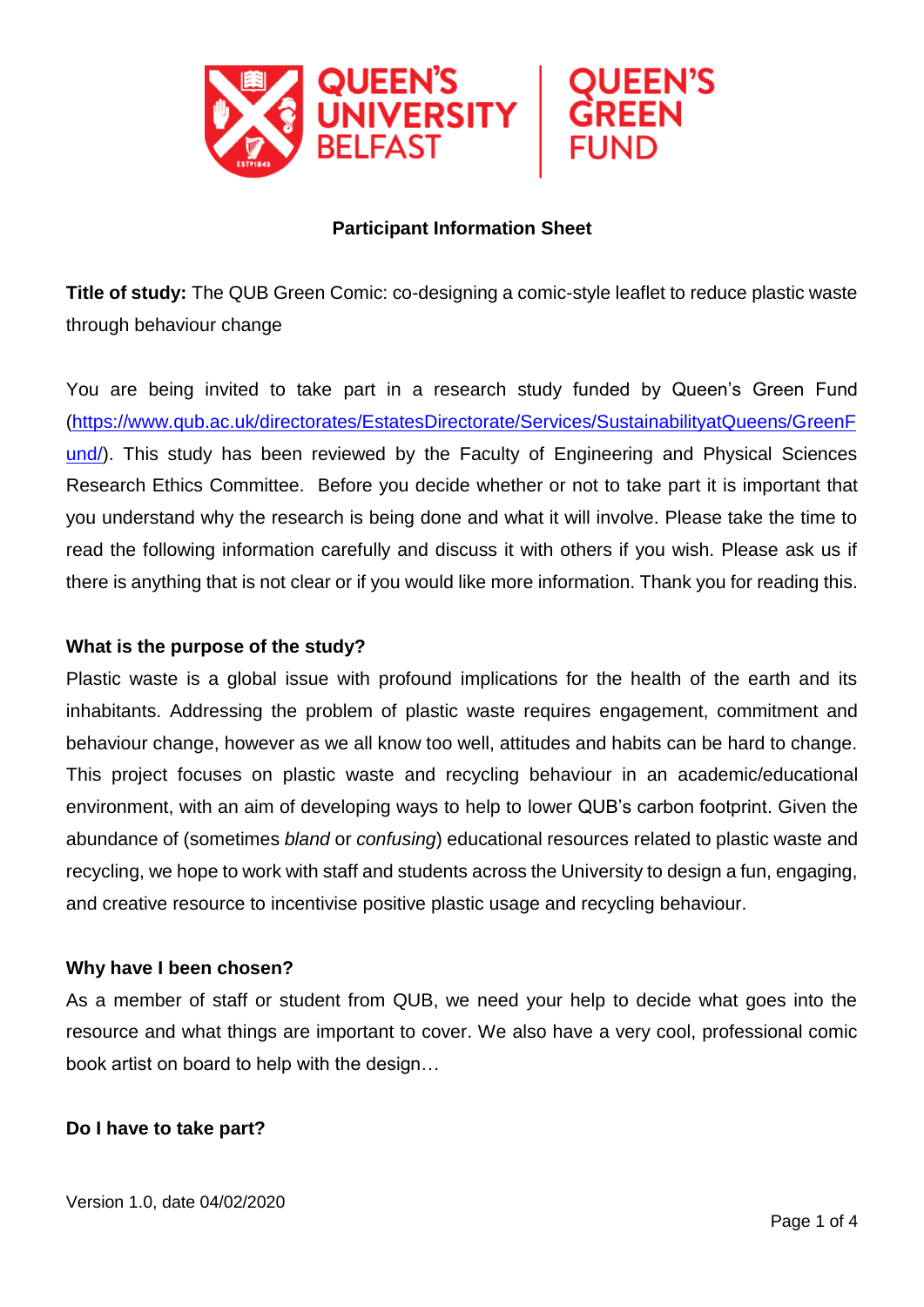No. It is up to you to decide whether or not to take part. If you do decide to take part, you will be given this information sheet to keep and you will be asked to sign a consent form. If you choose to take part, you can change your mind at any time and withdraw from the study without giving a reason. However, after taking part, you will have up to **2 weeks** to request your data is withdrawn, after which point the data will have been analysed and collated.

## **5. What will happen to me if I take part?**

You will have the choice to take part in 1-3 workshops (*you can attend any of the workshops and in any order*) which will be focused on the contents and design of a creative resource to tackle plastic waste through plastic usage and plastic recycling behaviour change among QUB staff and students. Workshop participants will include staff and students from QUB from a range of disciplines, to get a broad variation of perspectives on what the resource should look like and include. Workshops will be facilitated by members of the research team (Psychology and Engineering staff/students) and a comic book artist who is a skilled creative workshop facilitator. Workshops will last for 3-4 hours and will be held in the **Students Union building at QUB (Clubroom 5**) on the following dates and at the following times:

- **- Friday 28th February from 10am – 2.00pm**
- **- Friday 27th March from 10am - 2.00pm**
- **- Friday 24th April from 10am - 2.00pm**

Workshop 1 (brainstorming session) will focus on exploring barriers to recycling plastics, ways to incentivise recycling, and therefore what the resource should include. Workshop 2 and 3 (brainstorming and prototyping sessions) will focus more on the design and more specific contents of the resource. There will be opportunities for you to get 'creative' but do not worry if drawing/art is not your 'thing', we are keen to explore your ideas about the content/focus of the resource as well. Workshops will be recorded but any contribution made will be anonymised to preserve your identity and confidentiality.

# **Participants will be provided with free refreshments (tea/coffee and biscuits) and a light lunch.**

Please register to secure your place on the following Eventbrite link:

 [https://www.eventbrite.co.uk/e/the-qub-green-comic-co-design-workshops-tickets-](https://www.eventbrite.co.uk/e/the-qub-green-comic-co-design-workshops-tickets-95406522477)[95406522477](https://www.eventbrite.co.uk/e/the-qub-green-comic-co-design-workshops-tickets-95406522477)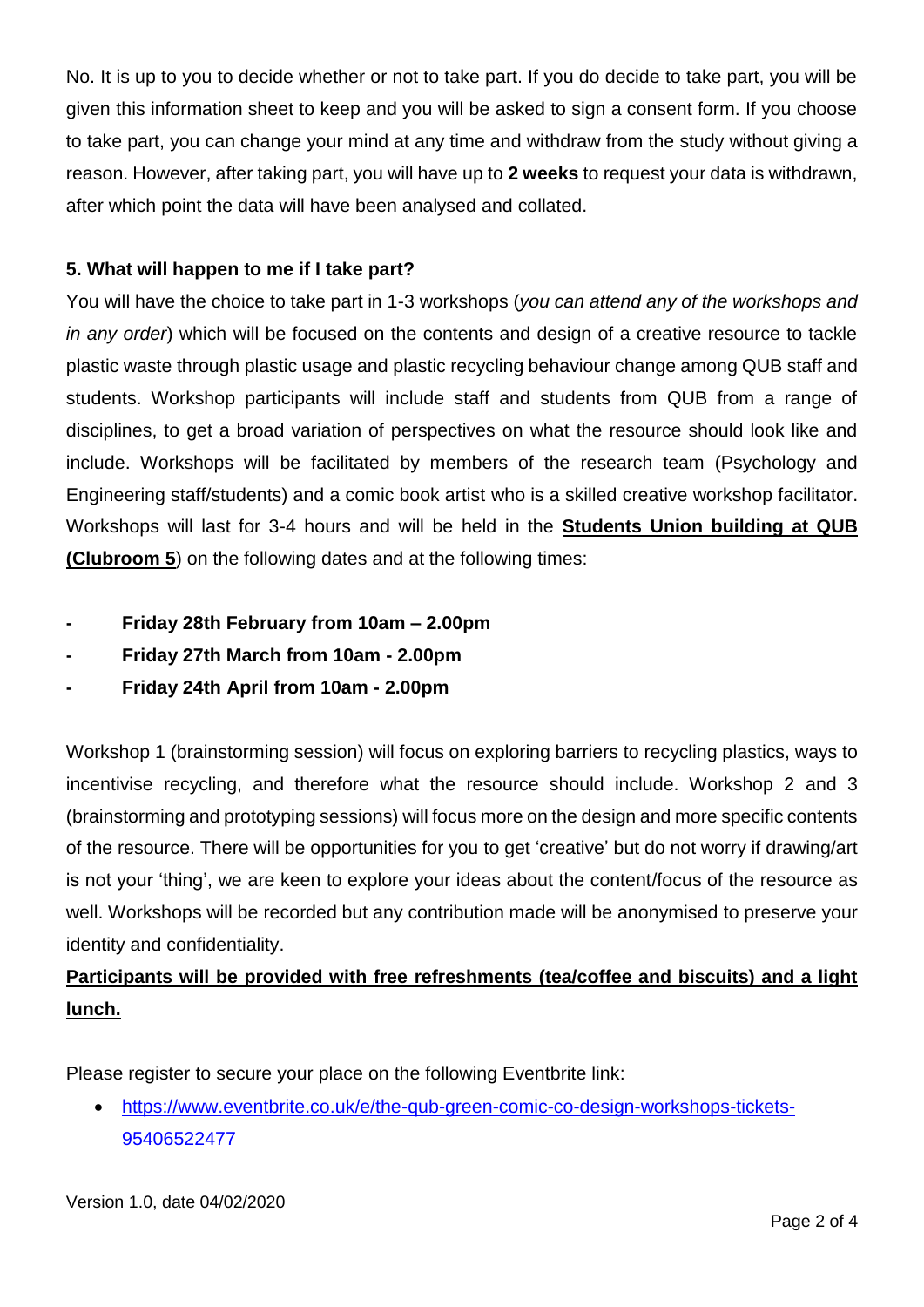You are also invited to take part in a brief follow-up interview (at a time that suits you best) to get a sense of how you found participating in the workshops. But you are not obliged to take part in this follow-up, it is entirely up to you. You can indicate this on the consent form.

#### **What are the possible risks or disadvantages of taking part?**

There are no anticipated risks of taking part

## **What are the possible benefits of taking part?**

There are no direct benefits of taking part, apart from you contribution which will help to shape a new resource for QUB. We hope to share the resource across the University (and beyond in other educational settings) online and at different QUB, Green/environmental, and other public events.

## **What if something goes wrong?**

If you have any concerns about any aspects of the study, you can contact the Chief Investigator Dr Emma Berry [\(E.Berry@qub.ac.uk;](mailto:E.Berry@qub.ac.uk) +44 (0)28 9097 4373). Should you remain unhappy and wish to make a formal complaint, you can contact the Research Governance Team at Queen's University Belfast (Telephone: 028 9097 2529; Email: [researchgovernance@qub.ac.uk\)](mailto:researchgovernance@qub.ac.uk).

## **Will my taking part in this study be kept confidential?**

Any data contributed will be anonymised and both data and consent information will be held securely on University premises and handled in accordance with the provisions of the Data Protection Act 2018.

## **What will happen to the results of the research?**

Results of the study may be published in the form of a report or summarised in the form of a blog. Results will be disseminated also through talks/presentations. Confidentiality and anonymity will be maintained throughout and it will not be possible to identify you from any publications/ other disseminations resulting from this study.

## **Who is organising and funding the research?**

This study is organised by researchers from QUB and received funding from the QUB Green Fund Award 2019/2020.